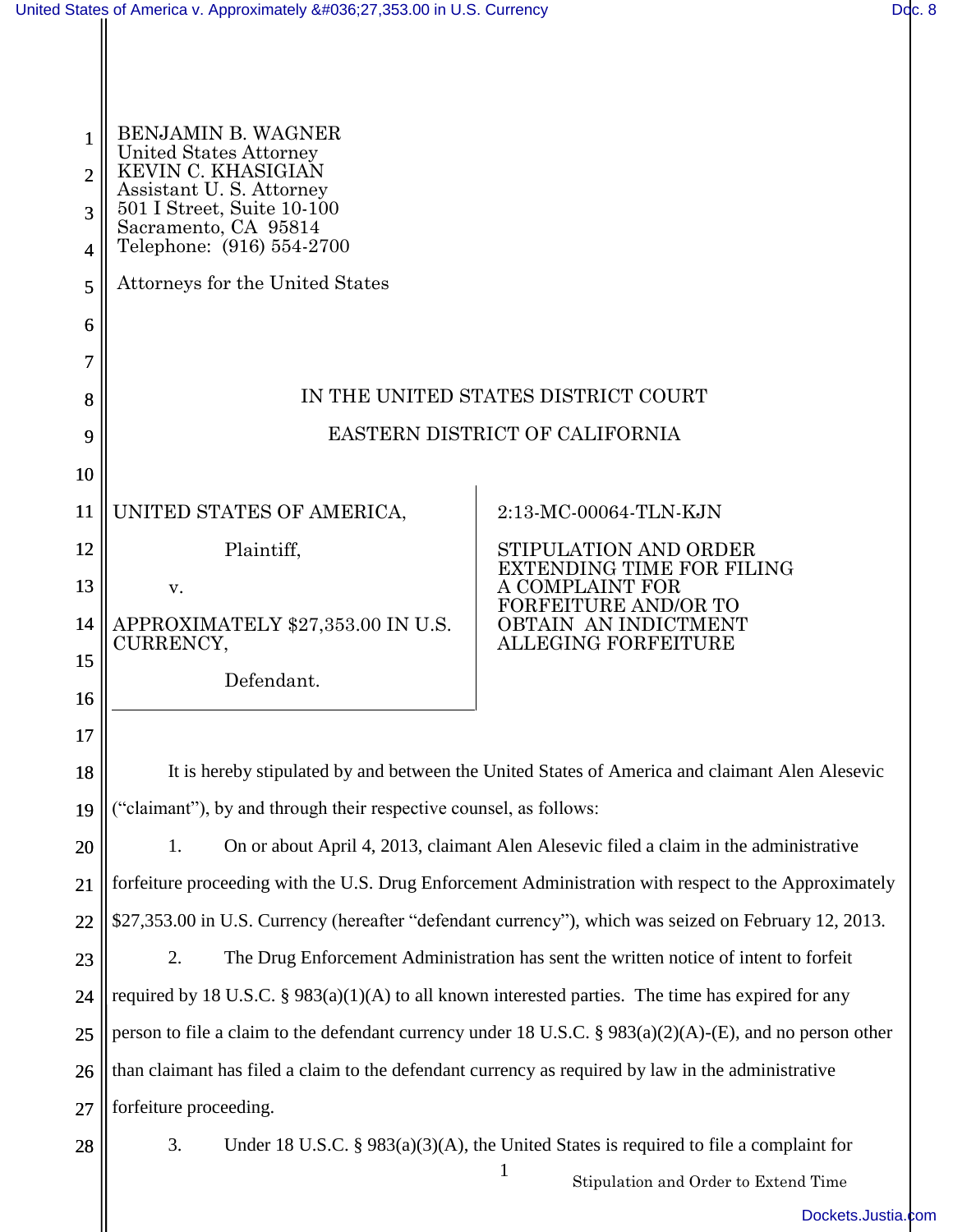1 2 3 4 forfeiture against the defendant currency and/or to obtain an indictment alleging that the defendant currency is subject to forfeiture within ninety days after a claim has been filed in the administrative forfeiture proceeding, unless the court extends the deadline for good cause shown or by agreement of the parties. That deadline was July 3, 2013.

5 6 7 8 4. By Stipulation and Order filed July 2, 2013, the parties stipulated to extend to August 2, 2013, the time in which the United States is required to file a civil complaint for forfeiture against the defendant currency and/or to obtain an indictment alleging that the defendant currency is subject to forfeiture.

9 10 11 12 5. By Stipulation and Order filed July 31, 2013, the parties stipulated to extend to August 23, 2013, the time in which the United States is required to file a civil complaint for forfeiture against the defendant currency and/or to obtain an indictment alleging that the defendant currency is subject to forfeiture.

13 14 15 16 6. By Stipulation and Order filed August 21, 2013, the parties stipulated to extend to September 23, 2013, the time in which the United States is required to file a civil complaint for forfeiture against the defendant currency and/or to obtain an indictment alleging that the defendant currency is subject to forfeiture.

17 18 19 20 7. As provided in 18 U.S.C. § 983(a)(3)(A), the parties wish by agreement to further extend to November 22, 2013, the time in which the United States is required to file a civil complaint for forfeiture against the defendant currency and/or to obtain an indictment alleging that the defendant currency is subject to forfeiture.

21

22

///

///

///

///

///

///

///

23

24

25

26

27

28

8. Accordingly, the parties agree that the deadline by which the United States shall be